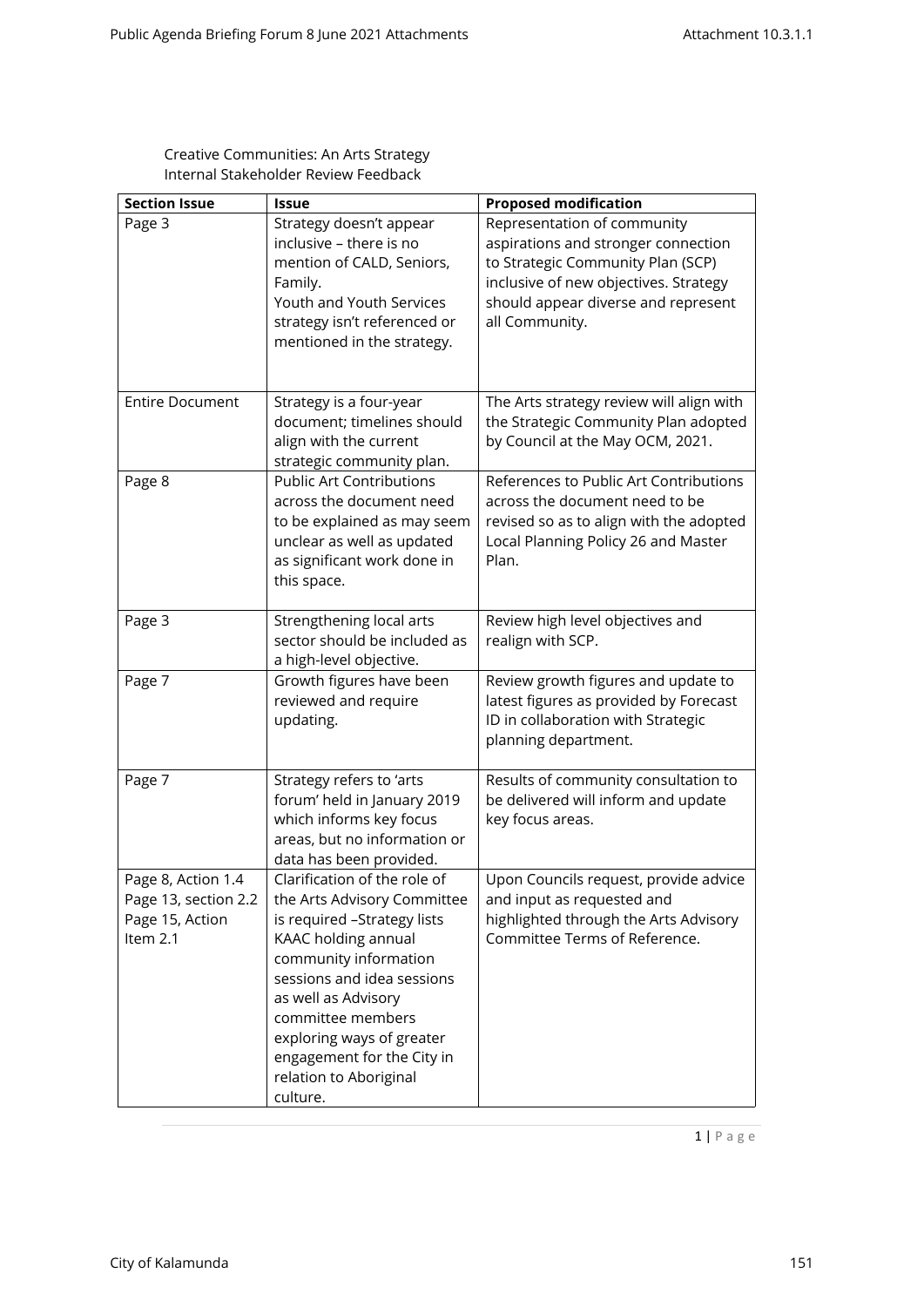| Page 14/15<br><b>Back Cover</b> | Artist in Residence doesn't<br>require a policy. How was it<br>identified as a priority? How<br>does it strategically align?<br>Tool kit link and suggestions<br>shouldn't sit within a<br>strategy.<br><b>Strategic Documents and</b><br>alignments list need to be<br>reviewed as key strategies<br>missing. | Review wording and positioning of the<br>Artist in Residency initiative and<br>develop support materials to facilitate<br>the implementation of an Artist in<br>Residency program.<br>Rewording on action 2.4 in relation to<br>removing the requirement for a policy.<br>Review of linked strategies. |
|---------------------------------|----------------------------------------------------------------------------------------------------------------------------------------------------------------------------------------------------------------------------------------------------------------------------------------------------------------|--------------------------------------------------------------------------------------------------------------------------------------------------------------------------------------------------------------------------------------------------------------------------------------------------------|
| Page 17                         | Open Studios commentary -<br>whether this is the role and<br>responsibility of LGA?<br>Additionally, how was<br>identified as a priority?                                                                                                                                                                      | Review of relevance of City positions in<br>terms of level of support and reword<br>action 3.1 to include all Arts led<br>community programs. Review of the<br>City's previous commitments.                                                                                                            |
| Page 13, Action 2.1             | Reconciliation Action Plan<br>should be referred to and<br>linked with and collaborative<br>opportunities highlighted,<br>not led by Arts strategy.<br>Removal of critique around<br>Action 2.3 considering Covid-<br>19.                                                                                      | Removal of commentary around<br>setting the direction of the RAP -<br>linkage and alignment only.<br>The RAP is a separate body of work<br>and doesn't require direction setting<br>or actions with the Arts strategy<br>context.                                                                      |
| <b>Entire Document</b>          | Discussion and feature of<br>the Performing Arts sector<br>and the Kalamunda<br>Performing Arts Centre is<br>minimal as well as<br>commentary around<br>audience diversification and<br>development.                                                                                                           | Existing cultural facilities (KPAC and<br>Zig Zag Cultural Centre) to become a<br>key focus area.                                                                                                                                                                                                      |
| <b>Entire Document</b>          | Strategic alignment is not<br>evident, and several key<br>strategies are not linked nor<br>identified.                                                                                                                                                                                                         | Strategic framework to be highlighted<br>and woven through strategy.                                                                                                                                                                                                                                   |
| Page 2/3                        | No acknowledgement of<br>country or welcome within<br>the document                                                                                                                                                                                                                                             | Engage Traditional Owner / Elder to<br>provide a welcome if appropriate and<br>expand on the 'statement of<br>commitment' including a welcome<br>from the Mayor.<br>At a minimum, the strategy should<br>feature an acknowledgement of<br>country or statement of commitment.                          |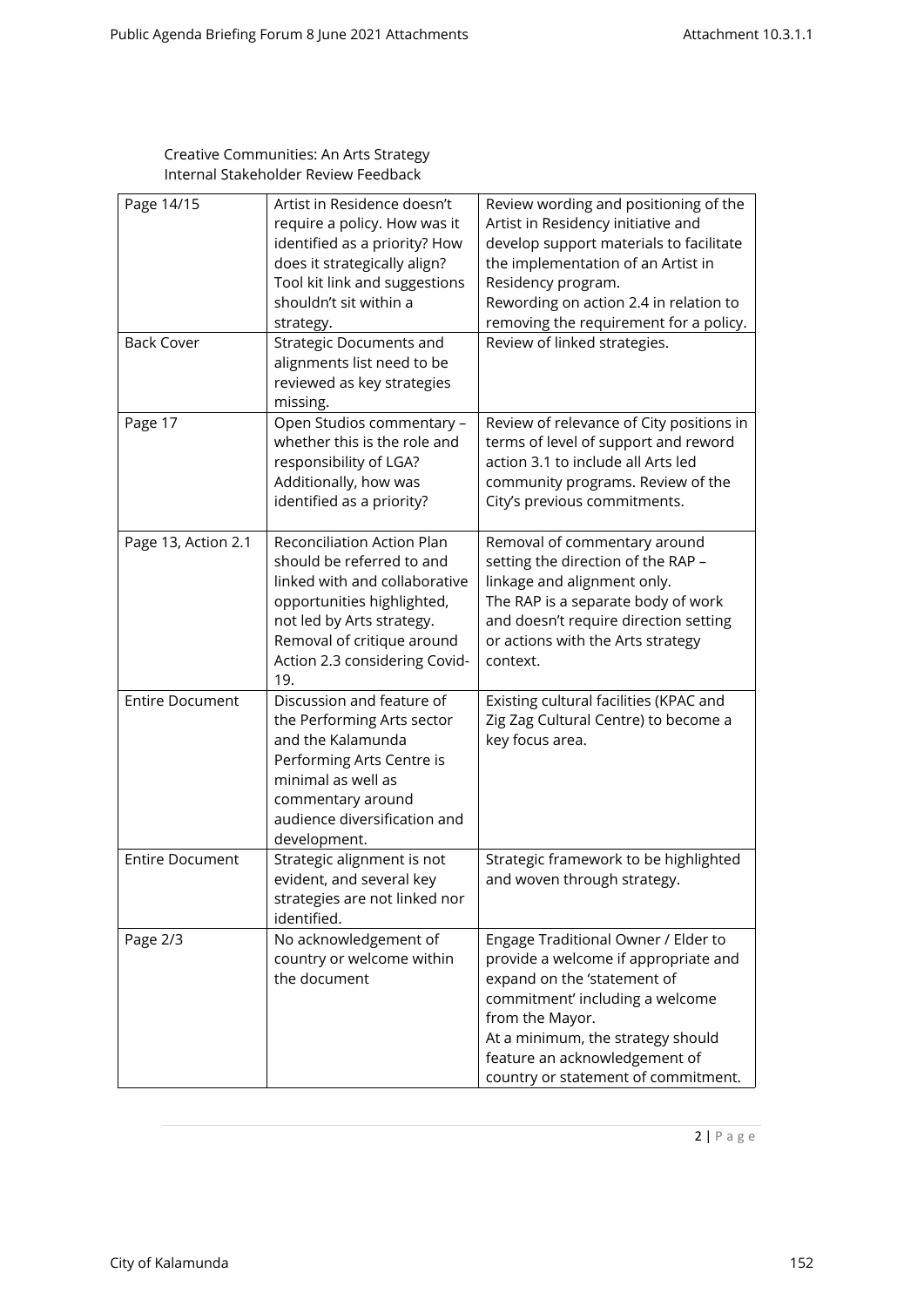| <b>Entire Document</b><br><b>Entire Document</b> | Document appears and feels<br>to be Kalamunda focused,<br>there is no mention of<br>inclusive or foothills<br>communities.<br>Quotes within the document                                                                             | Broad community consultation to be<br>rolled out to allow for inclusive<br>representation of the creative sector<br>across the City as well as removal of<br>Corymbia Festival.<br>Quotes removed if origin is unknown.                                                                                                                                                                                                                                             |
|--------------------------------------------------|--------------------------------------------------------------------------------------------------------------------------------------------------------------------------------------------------------------------------------------|---------------------------------------------------------------------------------------------------------------------------------------------------------------------------------------------------------------------------------------------------------------------------------------------------------------------------------------------------------------------------------------------------------------------------------------------------------------------|
|                                                  | are anonymous and provide<br>no context as it isn't clear<br>who said them.                                                                                                                                                          |                                                                                                                                                                                                                                                                                                                                                                                                                                                                     |
| Page 7, 10 (and<br>throughout)<br>Action 2.      | Built form design, physical<br>assets shouldn't be a focus<br>of an Arts Strategy, nor<br>should planning and urban<br>design and commercial and<br>urban developments.                                                              | Removal of references to Urban and<br>Commercial renewal and a shift of<br>focus to place making and identify<br>(outside of the built environmental).<br>There is now a dedicated policy<br>framework at the state level that deals<br>with improvements to the design of<br>the built environment (Design WA) and<br>there is an established process and<br>policy framework to incorporate<br>public art for development that<br>reaches a certain dollar value. |
| Page 10, Action 1.6                              | Engagement of Key Creative<br>Specialists: No issue has<br>been identified with the idea<br>of engaging creative<br>consultants and specialists,<br>but no mechanism has been<br>identified in relation to<br>thresholds or process. | Creative consultants will be engaged<br>on a project basis at the discretion of<br>Council are only likely to be triggered<br>for major projects, major<br>developments and specialised projects<br>at the direction of Council. The<br>Strategy is to include a definition of<br>what a creative specialist or consultant<br>is.                                                                                                                                   |
| Entire Document.                                 | Resourcing allocation is<br>required as well as a review<br>of timeframes. Actions<br>appear ambitious.                                                                                                                              | Review of timeframes but resourcing<br>allocations won't appear in strategy -<br>as this is operational information.                                                                                                                                                                                                                                                                                                                                                |
| Page 7                                           | Creative Coordinator is<br>employed, and job function<br>shouldn't be listed in a<br>strategy document                                                                                                                               | Removal of action 1.1                                                                                                                                                                                                                                                                                                                                                                                                                                               |
| <b>Entire Document</b>                           | Title doesn't feel inclusive or<br>capture and represent one<br>community.                                                                                                                                                           | Strategy could be renamed, suggested<br>title could be 'Our Creative<br>Community'. To be explored within<br>community consultation process.                                                                                                                                                                                                                                                                                                                        |